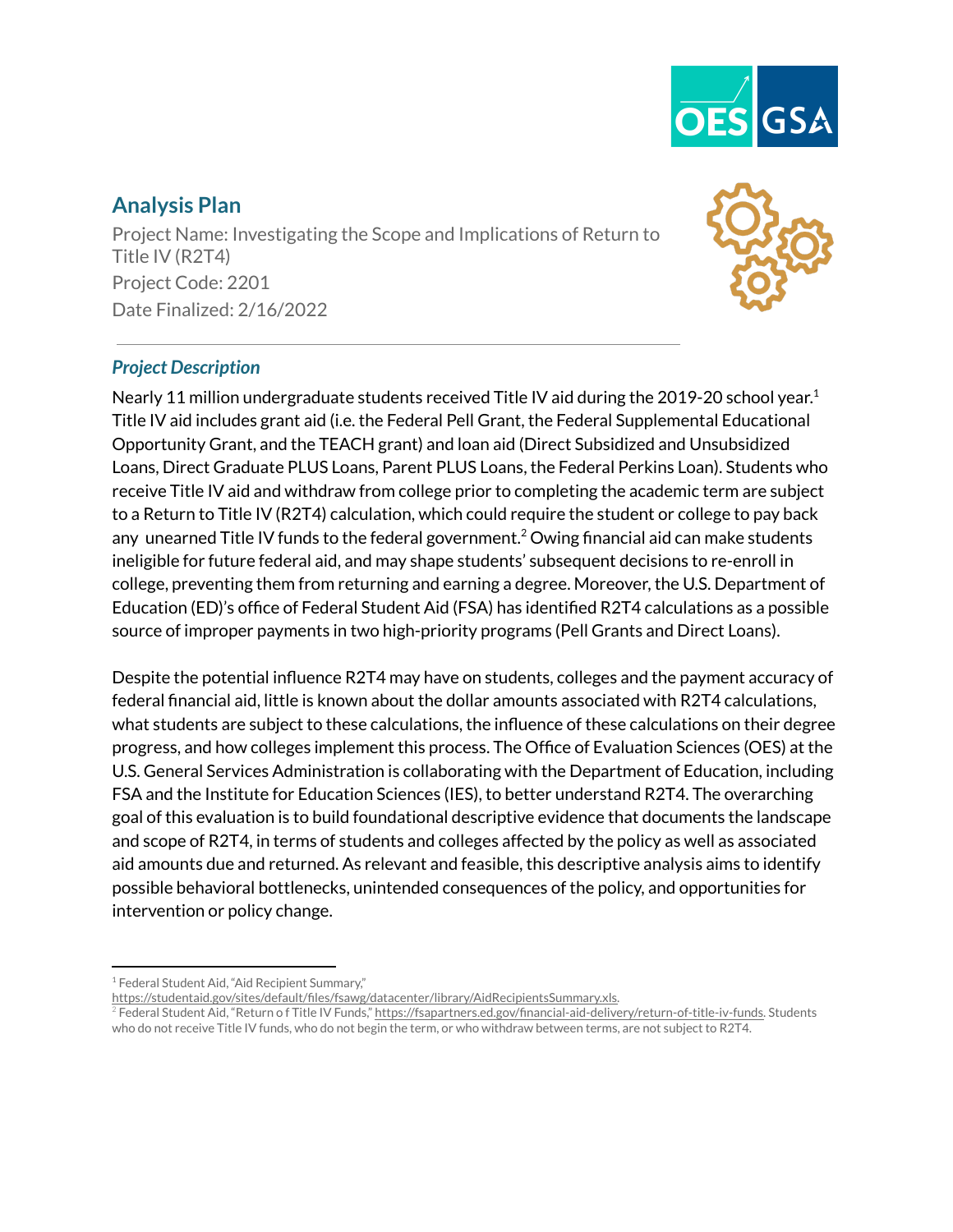Although the overarching project has multiple goals, the initial analysis to understand R2T4 reporting described below relies on a specific data query in the Common Origination and Disbursement (COD) system. Using the COD tool for R2T4 reporting is entirely optional for colleges. $^3$  Thus, the first goal of the analysis described below is to better understand the characteristics of colleges that opt to use the COD tool. The analysis will use these data and publicly available data on college characteristics to describe the number of schools that report R2T4 calculations using the COD tool, the total number of calculations, and the total sum of funds moving through the system, including whether they are funds to be returned to the federal government or disbursed by colleges to students, disaggregated by various college characteristics (e.g., public versus private).

Among the colleges using COD, the data query will include individual student-level R2T4 calculations reported by colleges to FSA. Using these data, we will examine how R2T4 calculations differ by college characteristics, by further examining who reports, how much of their student population is subject to these calculations, and some typical patterns in the reporting of student withdrawals.

Initial discussions with FSAidentified two additional areas of interest, which are not the primary focus of this current analysis. The first is the identification of "improper payments" in the R2T4 system. Unfortunately, the existing data prevent most analysis of potential "improper payments", as we cannot assess whether a college made common mistakes, such as misstating the student's date of withdrawal, or applying incorrect institutional costs. $4$  The second interest is in any "unintended consequences" of the R2T4 program, such that it discourages students from returning to school or earning a degree. However, additional FSA data sources may become available in the future that could allow OES to examine whether being subject to R2T4 is correlated with worse postsecondary outcomes; in this scenario we will create an additional Analysis Plan that identifies the specific research questions.

### *Preregistration Details*

This Analysis Plan will be posted on the OES website at oes.gsa.gov before outcome data are analyzed.

 $3$  Colleges are not required to use COD data system, or the prior "FAA Access to CPS online" data systems, to conduct R2T4 calculations, as they may simply choose to do them using paper records or their own internal systems.

<sup>4</sup> Colleges may be audited, and these in-depth analyses often describe types of R2T4 mistakes, as noted by School Audit [Findings](https://studentaid.gov/sites/default/files/top-findings.xlsx) or described in detail in specific college reports (e.g., Baker [College](https://my.baker.edu/icsfileserver/docs/departments/dept-info/inst-effect-research/sys-portfolio/cat4/4-4/evidence-files/Financial%20Aid%20&%20R2T4%20Audit%20F17.pdf) System)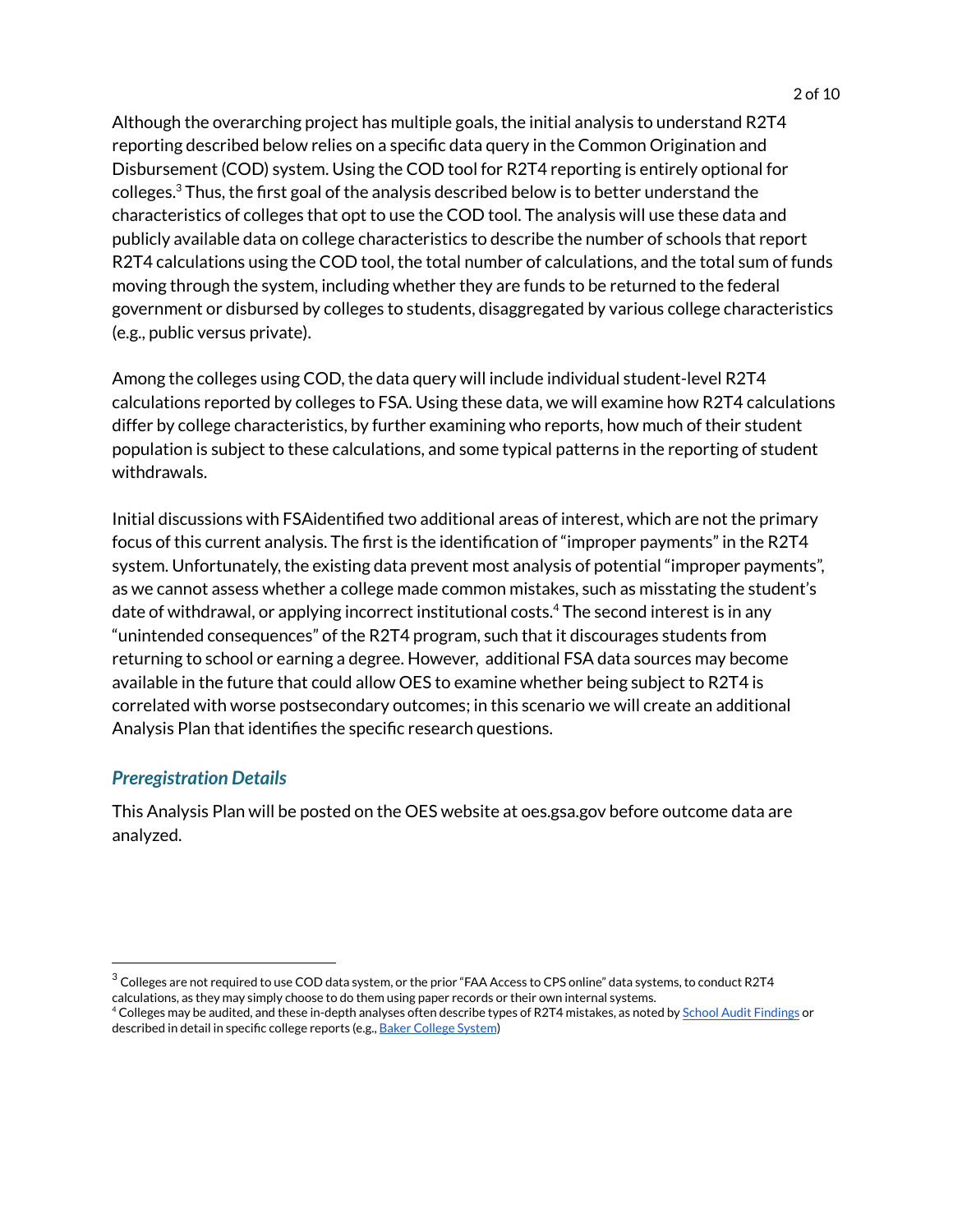#### *Research Questions*

Understanding that this analysis plan describes analysis conducted using data from a private FSA dataset that captures R2T4 calculations from their COD data system (for colleges who use this system) linked to publicly available data from the Integrated Postsecondary Education System (IPEDS) (for Title IV participating colleges), we focus on the following research questions:

- What are the characteristics of colleges that do and do not report R2T4 calculations to FSA using the COD tool?
- What is the size and scope of the R2T4 program reported among colleges using the COD tool? How many R2T4 calculations occur using this tool, how large are the dollar amounts, and how many adjustments are reimbursements to the federal government versus post-withdrawal disbursements from colleges to the student?
- Among colleges that report using the COD tool, is there a relationship between observable college characteristics and the prevalence and type of R2T4 calculations?

Although we cannot observe most R2T4 errors that lead to improper payments, there may be some empirical anomalies (described further below) that indicate a college may be implementing R2T4 in a manner different than intended. In short, colleges with few R2T4 calculations, or large numbers of calculations showing students left at exactly 50% of the semester or after 60% of the semester, could be indicative of poor R2T4 implementation, though we acknowledge that data limitations prevent stating these findings as definitive evidence of poor implementation.

#### *Data and Data Structure*

This section describes variables that will be analyzed, as well as changes that will be made to the raw data with respect to data structure and variables.

#### **Data Source(s):**

FSA typically pulls data through SQL queries on their EDWA (Enterprise Data Warehouse) system, which combines data from multiple distinct data sources. As obtaining a full EDWA query was deemed challenging in the short-run, this analysis will focus on college-level variation in R2T4 calculations using one data source. FSA has identified one pre-approved data query located in the Common Original and [Distribution](https://fsapartners.ed.gov/sites/default/files/attachments/2019-12/2021CODTechRefVol6.pdf) (COD) system (page 398), which contains the full set of R2T4 data from colleges that choose to use this system (e.g., withdrawal date, institutional charges, type of aid for school to return, etc.). The plan is for FSA to pull and share the entire set of R2T4 query variables, as this is easier logistically than a query that pulls additional student demographics or longitudinal enrollment patterns (i.e., FSA has pre-approved the R2T4 query, so it does not require additional data validation).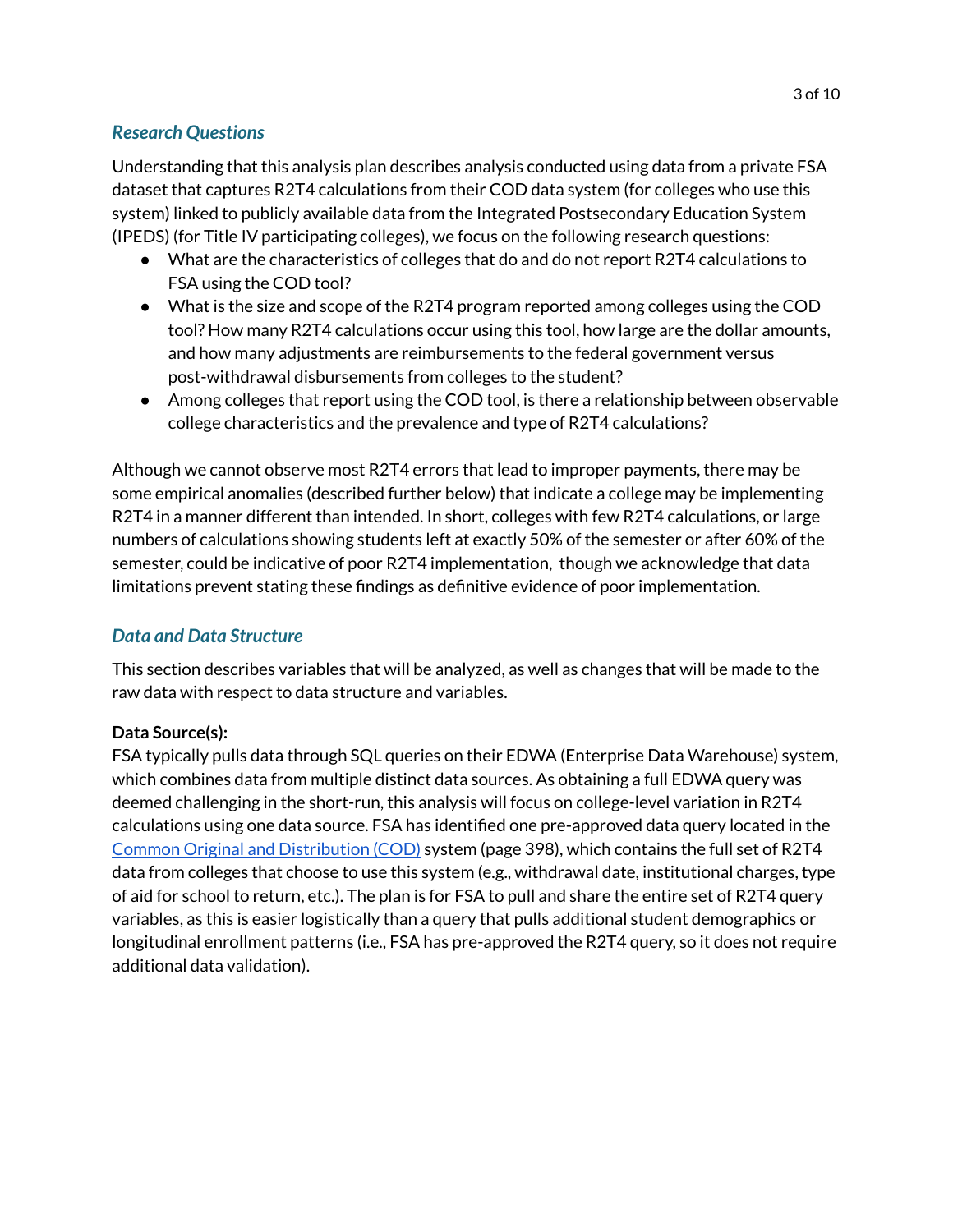R2T4 identifies the college attended, allowing us to link the R2T4 calculation to [Integrated](https://nces.ed.gov/ipeds/) [Postsecondary](https://nces.ed.gov/ipeds/) Education Data System (IPEDS) data based on the Office of Postsecondary Education (OPE) ID. The IPEDS [handbook](https://nces.ed.gov/statprog/handbook/pdf/ipeds.pdf) describes it as a "a single, comprehensive system that is built around a series of interrelated survey components designed to collect institution-level data in such areas as enrollment, admissions, program completions, graduation rates and other outcome measures, retention rates, student financial aid, tuition and fees, faculty, staff, library data, and finances."

## **Outcomes to Be Analyzed:**

The first part of the analysis will document the characteristics of colleges that choose to use the COD R2T4 tool to report R2T4 calculations to FSA. This analysis will serve two purposes:

- 1. Contextualize our analysis of the scope of R2T4 calculations captured in the COD tool and the degree of uncertainty in which these estimates are representative of all R2T4 calculations.
- 2. Document the characteristics of colleges that opt into using the COD tool or not, which coupled with the other analysis described below may suggest opportunities for future intervention or policy change.

The second part of the analysis will examine the scope of R2T4 calculations (all variables and specific columns derived from COD R2T4 [query](https://fsapartners.ed.gov/sites/default/files/attachments/2019-12/2021CODTechRefVol6.pdf) on page 398) among colleges in the COD sample, asking:

- 1. How many calculations happen each academic year (or term). We will focus on the number of unique individuals who receive calculations. If students receive more than one calculation in a given year we will use just their first withdrawal at a given college. We do not anticipate many students who withdraw multiple times in a given year.
- 2. The total monetary value of R2T4 "adjustments", disaggregated by: money owed to the federal government by students; money owed to the federal government by schools, and; money owed to students via post-withdrawal disbursements.
- 3. For each of these calculations, we will disaggregate the number of calculations and "adjustments" by:
	- a. College sector (e.g., public vs non-profit vs for-profit; two-year vs four-year) ('sector' variable derived from IPEDS)
	- b. Type of aid: grants, unsubsidized loans, subsidized loans, and "all other funds"
	- c. Student education level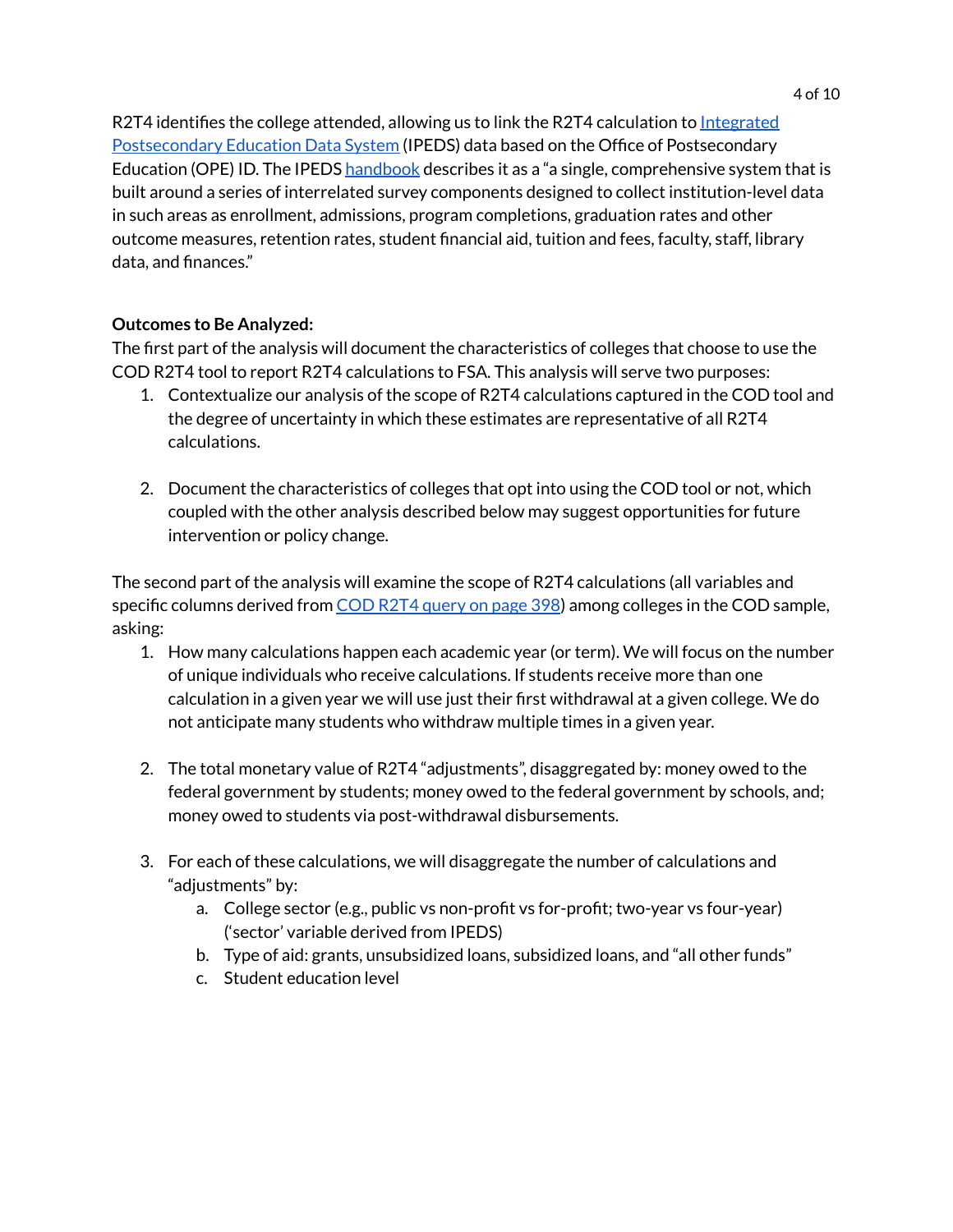i. The COD query has limited student-level information, but future data queries may be able to link to additional student-level background characteristics captured by the FAFSA submission (e.g., sex, median income of zip code of residence)

The third part of the analysis will examine R2T4 calculations and focus on three college-level outcomes, only for colleges that report using the COD tool:

- 1. A variable that measures "percent of Title IV students receiving an R2T4 calculation", after removing colleges that do not report to COD. We will proxy for this rate using a numerator (number of R2T4 calculations from COD query) and a denominator that is constructed using publicly-available IPEDS data (number of Title IV recipients), described in the next section below.
	- a. This variable simply measures how many students have an R2T4 calculation in the COD tool during the semester among the eligible Title IV population, and is not intended to capture whether all withdrawn students are receiving an R2T4 calculation.

For the next two variables we use the total number of college-level R2T4 calculations as the denominator:

- 2. The percent of R2T4 calculations within a college that list the student as attending exactly 50% of the term.
- 3. The percent of R2T4 calculations within a college that list the student as attending greater than 60% of the term.

These values were selected as 50% is the default value that colleges use if they do not know when the student withdrew, and anything greater than 60% is a value when the student and school are not required to return any funds. The variable that identifies when a student withdrew should be available as "Percentage of Title IV Aid Earned (Box H)", which takes on a value between 0 and 100% of the semester. 5

Colleges that exhibit outlier numbers of calculations may be indicative of poor R2T4 implementation. Specifically, having very few R2T4 calculations, after controlling for the size of the Title IV population, may indicate that R2T4 should be occurring with higher frequency.

<sup>&</sup>lt;sup>5</sup> This can be cross-referenced against the "Withdrawal Date" field, to see if there is consistency in the colleges calculations (i.e., do two students in the same college in the same term who have the same percentage of aid earned also have the same withdrawal date).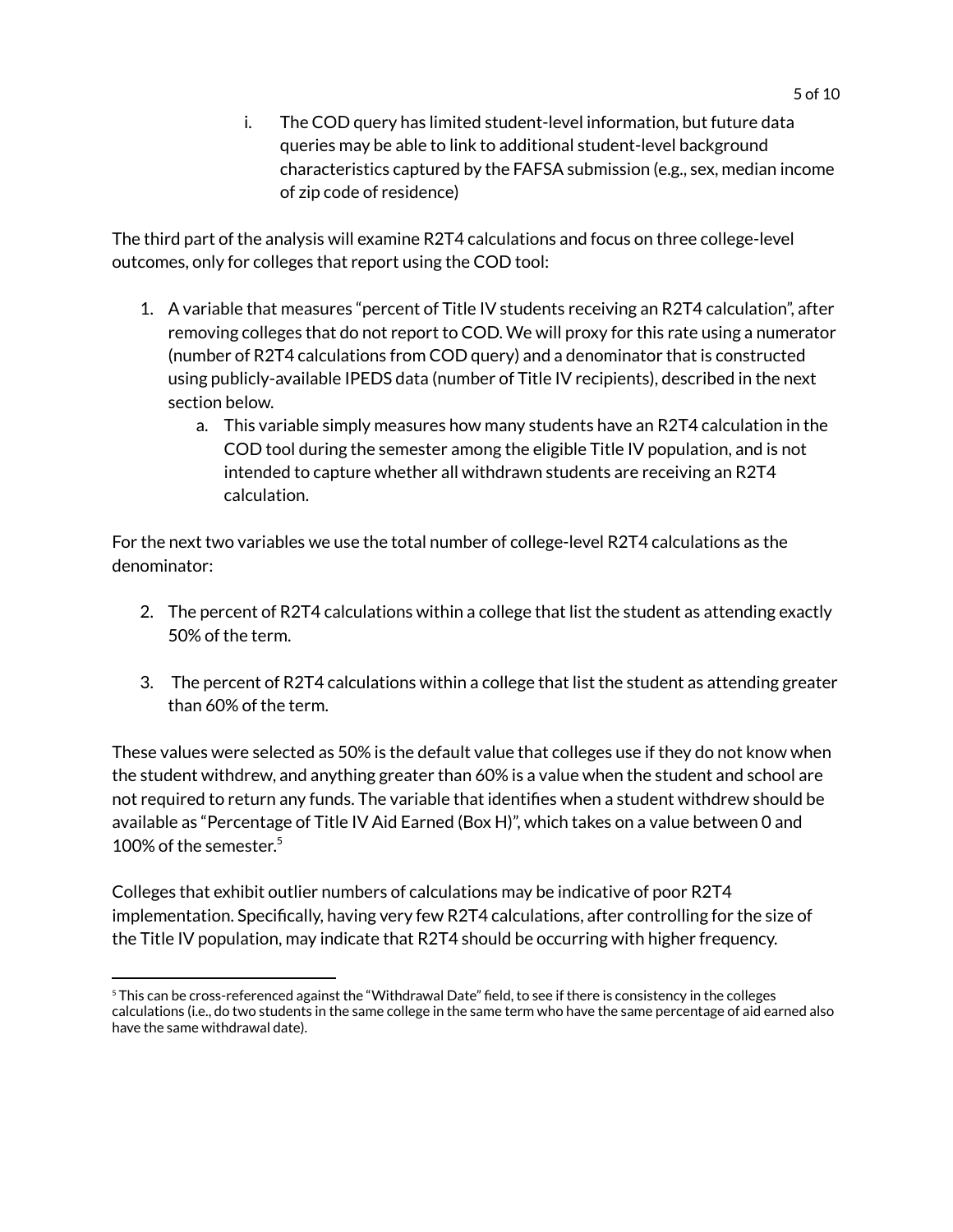Similarly, having very high numbers of students withdrawing at exactly 50% or greater than 60% could be indicative that the institution is not sufficiently monitoring or following through on ascertaining withdrawal date, and so could require additional monitoring.

### **Imported Variables:**

The R2T4 data includes college attended (OPEID, or Office of Postsecondary Education Identifier) and term in which this occurred. We will match this to IPEDS data imported via Stata's 'educationdata' package, which can be merged via the OPEID variable.<sup>6</sup> Specifically, we plan to download:

- "college ipeds directory": identifies institutions that participate in Title IV federal financial aid programs and the type of college ("sector"; four-year/two-year/less than two-year interacted with public/non-profit/for-profit)
- "college ipeds sfa-all-undergraduates": identifies the number of students receiving Title IV grants and loans, and their percent of the population
	- $\circ$  For the "rate of R2T4 calculations", this variable is used as the denominator for the college, with the number of R2T4 calculations used as the numerator
- We will use additional IPEDS data to download characteristics of each college for exploratory analysis that measures the relationship between college characteristics and the prevalence of R2T4 calculations:
	- College size:
		- "college ipeds enrollment-headcount": total student headcount in a year
	- College success:
		- "college ipeds fall-retention": percentage of first-year students who persisted in or completed their educational program a year later.
		- "college ipeds grad-rates": 150% of regular time completion rates
		- "college ipeds grad-rates-pell": 150% of regular time completion rates for Pell recipients
		- "college scorecard default": default rates three years after entering repayment (2017 most recent data; 2014 cohort)
	- College composition:
		- "college ipeds fall-enrollment race sex": racial composition of the college
		- % of college receiving Pell grants: is constructed from "college ipeds sfa-all-undergraduates" above (numerator) and headcount above (denominator)
	- College resources:
		- "college ipeds salaries-noninstructional-staff": number of staff in non-instructional positions that could relate to R2T4 processing (Business

 $6$  We will likely not match on the academic year, as certain IPEDS data may be a few years behind in terms of reporting, and year-to-year variation in the types of variables we are interested in is not large.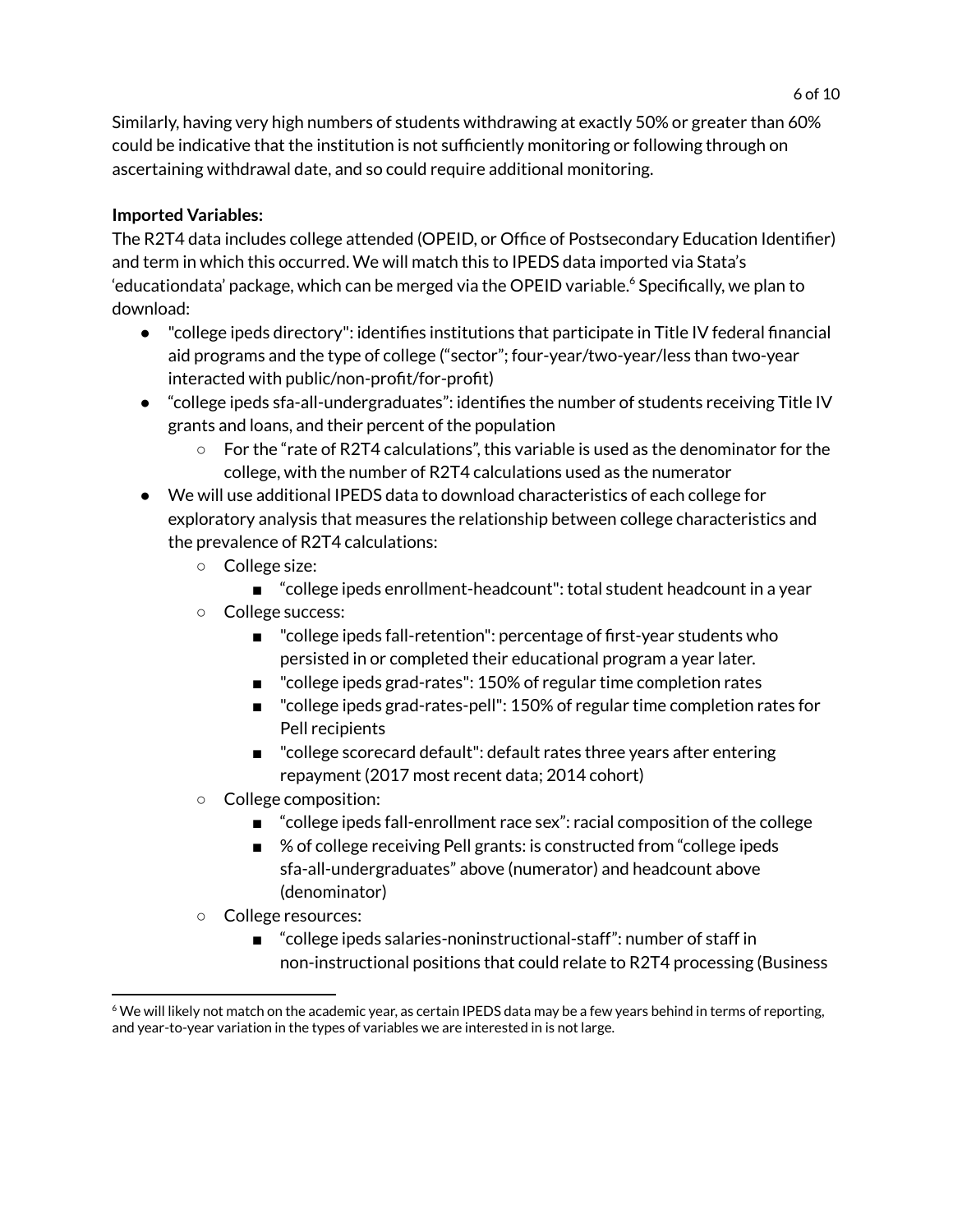and Financial Operations; Office and Administrative Support); using 'headcount' as denominator, this will be a ratio of students to staff

- "college ipeds finance": total annual revenue; use "total current revenue" with headcount as a denominator, to construct revenue per student.
- College operational calendar:
	- "college ipeds institutional-characteristics": 'calendar\_system' variable (e.g., semester, quarter, other) and 'dist\_progs\_all' (are all programs distance-based)

Imported COD data includes the following broad categories (not all variables are listed below but are available in the [COD](https://fsapartners.ed.gov/sites/default/files/attachments/2019-12/2021CODTechRefVol6.pdf) document from pages 398 to 413):

- Student characteristics: SSN, date of birth, college grade level
- $\bullet$  Key information on student withdrawal: award year, withdrawal type, withdrawal date,
- Aid disbursed or "could have been" disbursed by categories: Subsidized direct loan, unsubsidized direct loan, Pell grant, and other categories
- Summary aid values: Total Title IV Aid Disbursed for the Period, Percentage of Aid Earned, Post Withdrawal Disbursement, Title IV Aid to be Returned, Amount for School to Return, Title IV Grant Funds for Student to Return
- Notification dates: Date student notified, School repaid date, days until deadline to disburse aid, date school referred student to FSA

### **Transformations of Variables:**

The COD data that capture R2T4 calculations are individual-level records of R2T4 calculations that identify the student and term the calculation was completed, and will be transformed to college-by-year (or college-by-term) level measures. Before transforming to the college-by-year level, multiple calculations for the same student will be collapsed to the student level.

In the three outcomes that describe continuous measures of R2T4 prevalence and type (i.e., 50%, >60%) they will be turned into a rate using the size of the Title IV population (from "college ipeds sfa-all-undergraduates" listed above) as the denominator.

Most IPEDS values will require some type of transformation from a raw count (e.g., 1000 white students) to a rate (e.g., 40% of the campus is white).

### **Transformations of Data Structure:**

The main transformation will be to aggregate R2T4 calculations up to the college-level for descriptive analysis.

#### **Data Exclusion:**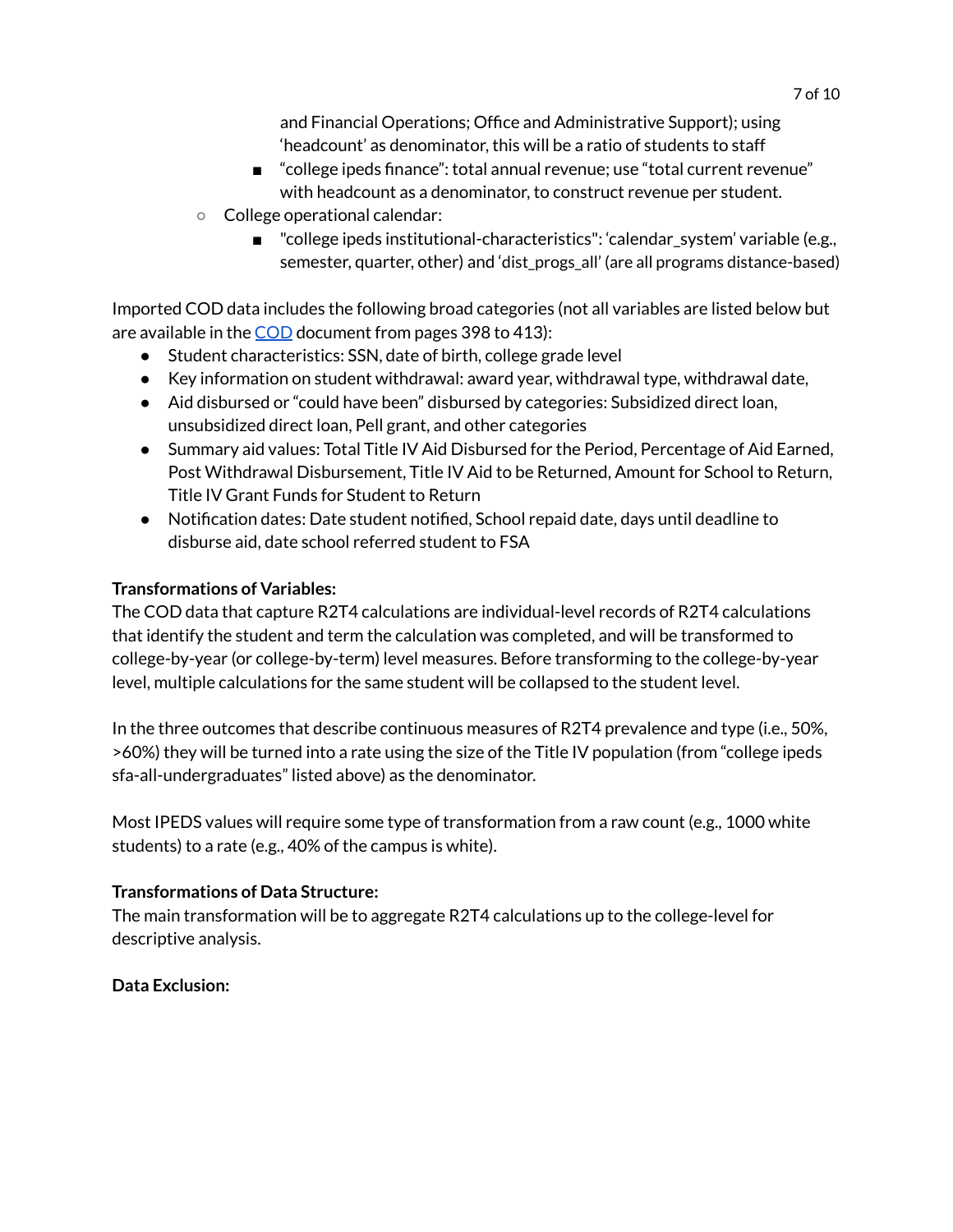The R2T4 data identifies which Title IV institutions report their data using the COD tool, so that we can classify which types of institutions are predicted to be more likely to report. Given that one question of interest is which institutions report to the COD, the IPEDS data will first exclude all institutions that do not participate in the Title IV program, and so would not theoretically be part of the R2T4 data under any circumstances.

We will focus the analysis on the Fall 2019 data for two reasons. First, FSA has noted that the COD system began offering the tool in April 2019, so this constitutes the first complete semester of data. Second, COVID began in March 2020, and likely had some implications for student withdrawals and COD reporting.

#### **Treatment of Missing Data:**

Missing R2T4 data constitutes a topic of interest, as one primary question is which institutions report their data using the COD tool. We anticipate that any institution that reports R2T4 calculations to COD data are Title IV participants, and will be observable in IPEDS.

Additionally, some colleges may report a subset of their R2T4 calculations in the COD tool. Absent additional data sources that capture these calculations, there is no obvious approach to measure the proportion of R2T4 calculations a college submits in the COD tool among all R2T4 calculations conducted. In practice, calculations a university conducts outside the COD tool will be counted as a "0" or no calculation made.

Among COD reporting colleges, we also anticipate incomplete data for some reported R2T4 calculations. For each of the key outcome values below we will create a separate dummy that indicates whether the value is missing, rather than zero. For example, if the "Percentage of Title IV Aid Earned" variable is missing, which should range from 0-100%, then we create a variable that identifies this as missing rather than 0%, and will report this as an additional outcome measure.

### *Descriptive Statistics, Tables, & Graphs*

The entire report will consist of descriptive statistics, showing the prevalence and magnitude of R2T4 calculations and the correlational relationship between various college characteristics and the rate of R2T4 calculations.

### *Statistical Models & Hypothesis Tests*

**Statistical Models:** We will engage in four primary analyses: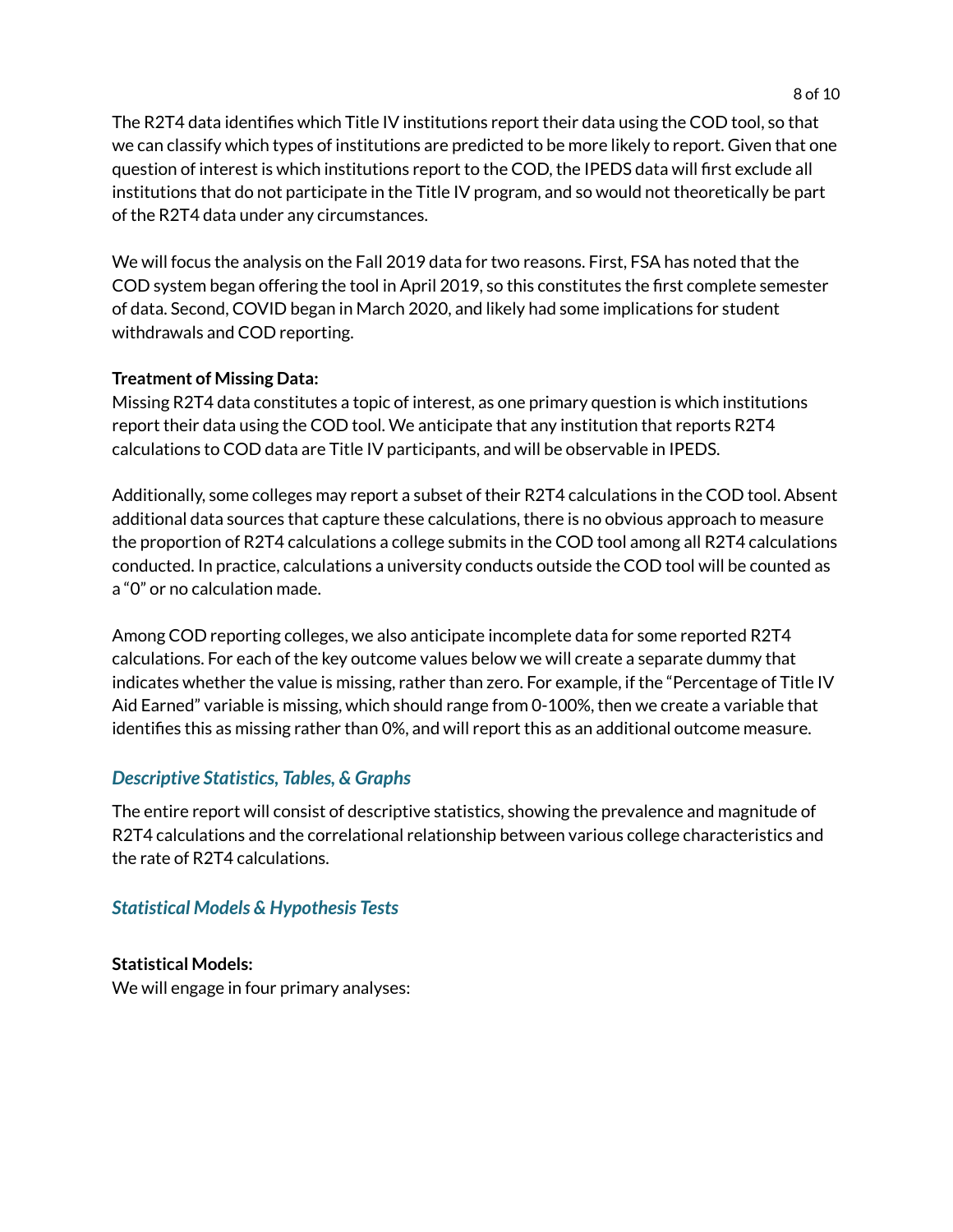- 1. The first question will characterize the types of Title IV colleges that submit one or more R2T4 calculations using the COD tooland the types of Title IV colleges who submit no R2T4 calculations in the COD tool. This analysis will be presented in table format via summary statistics and where appropriate via scatter plots and bar graphs. Our initial characterization of colleges will use the IPEDS variables described above.
- 2. The second question on the "scope of the R2T4" program will be presented in table format via summary statistics including the total number of R2T4 calculations and sums of the monetary size of the adjustments, as described above. These will also be disaggregated by college sector, the types of aid (Pell grant; federal loans; other), and student background (education level).
- 3. For the subsequent three R2T4 outcome measures we will provide a table showing: percent of eligible population with an R2T4 calculation, percent withdrawing at 50%, and percent withdrawing at greater than 60%. This initial table will include one row for all colleges and then disaggregated by 'sector'
	- a. For all colleges, and separately for each sector, we will provide histograms that show the distribution of R2T4 calculations (between 0 and 100%). These can be used to better understand how much R2T4 patterns vary across colleges, and whether there are clear outliers worth understanding better.
- 4. For each continuous predictor of R2T4 calculations (e.g., college size, racial composition of college) we will present the following:
	- a. A scatter plot of the continuous predictor and the three outcome measures. We plan to present these for all colleges and by sector.
	- b. A correlation between the continuous predictor and the outcome measure, estimated in the following form:

$$
y_c = \beta_0 + \beta_1 X_c + \theta_s + \varepsilon_c
$$

where  $\bm{y}_c$  is the outcome of interest,  $X_{\overline{c}}$  is the predictor variable, and  $\bm{\theta}_{\overline{s}}$  is a sector fixed effect. The sector is defined in IPEDS, and identifies colleges as being a combination of four/two/less than two year college and public, non–profit, or for-profit.<sup>7</sup> We will present heteroskedastic robust standard errors (Stata's HC2). This regression tests the null hypothesis that there is no association between the predictor variable and the outcome measure.

 $7$  We will also explore the possibility of looking at the differences across Minority Serving Institutions and other nuanced categories included in the Carnegie Classification.